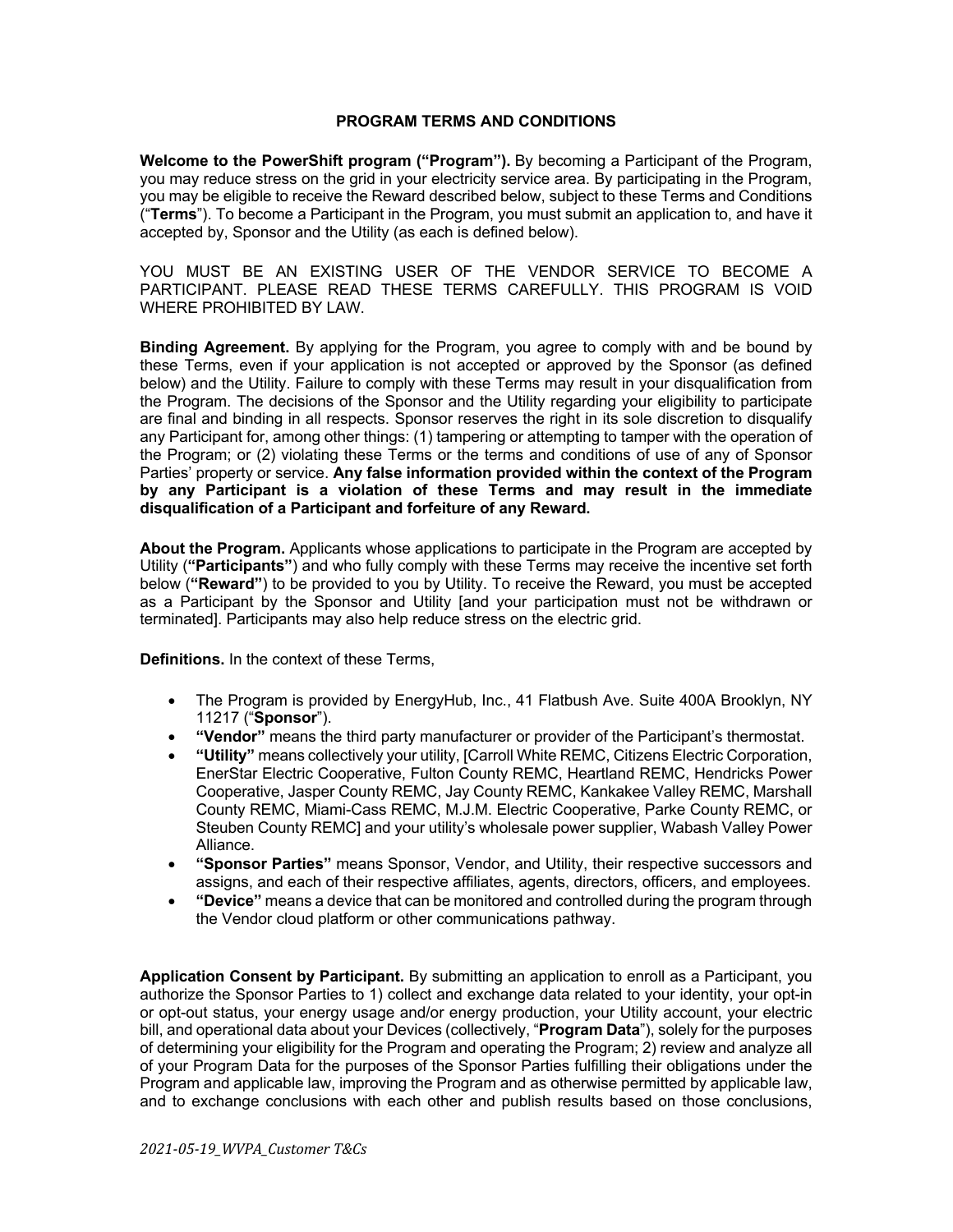provided that they treat all such Program Data in accordance with their respective privacy policies; 3) automatically adjust your Devices, as required by the Program at times indicated by Utility (as described below) or for general system testing purposes; 4) send you emails, text messages, prerecorded messages and other notifications related to the Program and other relevant programs,, including about your enrollment status and Program-related adjustments to your Devices; 5) send you emails, text messages, pre-recorded messages and other notifications related to surveys about the Program and to share your responses to such surveys among themselves; 6) summarize the results of the Program in publicly-available studies, provided that any Program Data included in such studies will be anonymous such that you are not individually identifiable. You further agree that Sponsor and Utility may retain any Device-specific operational data and any de-anonymized personal information provided to them by Vendor for up to three (3) years from the date Vendor initially provides such data to Sponsor.

**Eligibility and Enrollment.** You may apply to become a Participant and participate in the Program if you meet the following eligibility criteria and do the following:

- You must be at least 18 years of age;
- You must have one or more Devices that are compatible with and connected to the Vendor platform ("Service") and compatible with the Program design;
- Maintain an active account in good standing on the Service and a continuous connection between your enrolled Devices and the Service;
- Assist Sponsor Parties' support personnel in troubleshooting and resolving connectivity, firmware and other Device-related issues.

Any additional Devices installed as part of your Sponsor system at your Utility service address will be automatically enrolled in the Program and may also participate in Adjustment Events, as described below. Rewards will be provided pursuant to the applicable Utility offer and the automatic enrollment of additional Devices may not result in additional Rewards.

**Program Period.** The Program will run for the period set forth below (the "**Program Period**"). You may be automatically re-enrolled in subsequent Program Periods at Sponsor's discretion, subject to the then-current Terms for the Program.

**Program Description.** Participant agrees to allow Sponsor Parties to control the Participant's Devices during the Program Period. Such adjustments are referred to as "**Adjustment Events**." Adjustment Events may change device mode, setpoint, or other settings, as applicable. For Devices that allow for temperature control, Adjustment Events may include or be preceded by "pre-cool" or "pre-heat" periods, wherein the then-current or scheduled target temperature setpoint is temporarily changed to prepare for the subsequent adjustment. For certain types of services offered by the Sponsor Parties, an Adjustment Event may occur even if the Device is in any kind of hold mode at the start of the Adjustment Event. Participant may opt out of an Adjustment Event at any time directly by adjusting his/her device.

**How To Apply.** You can apply to participate in the Program through your Vendor mobile app or at the program enrollment website specified below. Sponsor and Utility may accept or reject your application in their sole discretion.

**How To Withdraw.** Once you are accepted as a Participant in the Program, you may withdraw by emailing the Sponsor contact address specified below or calling your Vendor. Withdrawal will not affect the other services provided by the Sponsor Parties to you. By withdrawing, you may render yourself ineligible to receive the Reward, participate in the Program in the future, or participate in other programs offered by Sponsor.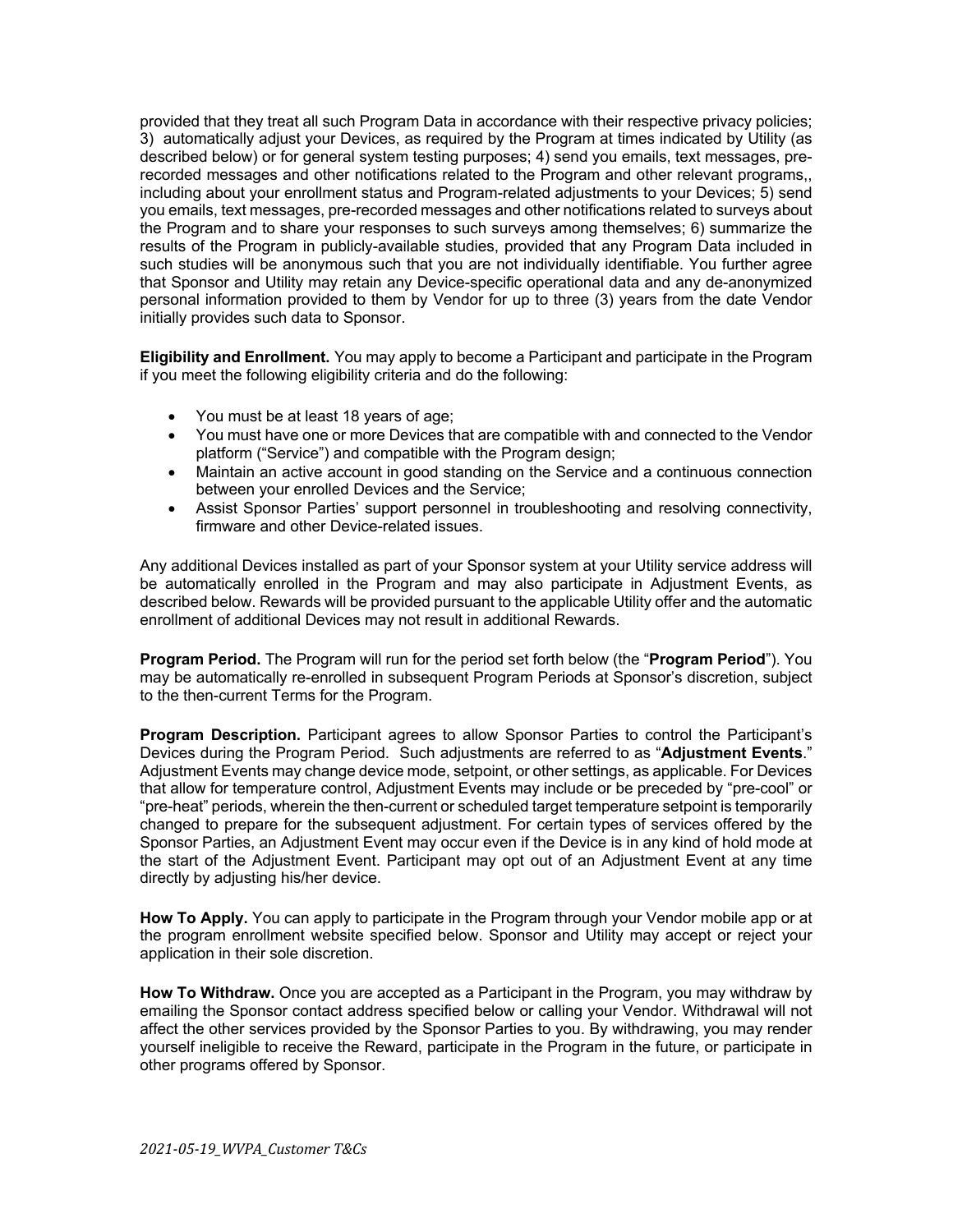**Program Termination.** Sponsor's ability to offer the Program is contingent on receiving certain approvals and acceptances from Utility. If such approvals and acceptances are withheld or withdrawn, or if the Program is declared unlawful, the Program will be terminated along with the Reward. In the event of such termination, Sponsor will provide notice at www.energyhub.com.

**Disqualification**. Sponsor may terminate your participation in the Program and Reward at any time and without liability upon notice to you via email if you violate these Terms or applicable law, if you do not comply with any reasonable request from a Sponsor Party in connection with this Program, if your Utility declares you ineligible for the Program, if your account with Vendor is no longer in good standing, or if you do not maintain a continuous connection between your enrolled Device(s) and the Service. If you enroll in a conflicting energy program through Sponsor Parties, Sponsor may terminate your participation in the Program without liability and without notice.

**Privacy Notice.** By participating in the Program, you agree that the Sponsor Parties may collect your personal information or data and that if they cannot collect the required information or data, you may not be eligible to participate in the Program. Sponsor Parties will protect your personal information and usage data consistent with these Terms and each company's then-current privacy policy. Sponsor's privacy policy is located at: http://www.energyhub.com/privacy-policy.

**Changes in Your Electricity Costs.** Sponsor Parties are not responsible for any changes in your electricity costs during the Program.

**Information.** You represent and warrant to Sponsor that the information you provide to Sponsor while applying for and during the course of the Program is accurate and complete, and you agree to promptly notify Sponsor if any information you provided during your application for the Program has changed.

**General Conditions.** This Program is governed by the laws of the State of New York without regard to its applicable principles of conflicts of law. The Sponsor's failure to enforce any term of these Terms shall not constitute a waiver of that provision. THE SPONSOR PARTIES ARE NOT RESPONSIBLE OR LIABLE FOR ANY INCORRECT OR INACCURATE PROGRAM APPLICATION INFORMATION, AND ASSUME NO RESPONSIBILITY FOR (I) TYPOGRAPHICAL OR OTHER ERRORS IN THE PRINTING OF THE PROGRAM MATERIALS OR THE OFFERING OR ANNOUNCEMENT OF ANY REWARD, (II) ANY ERROR, OMISSION, INTERRUPTION, DEFECT OR DELAY IN OPERATION OR TRANSMISSION AT ANY WEBSITE, (III) FAILURE OF ANY APPLICATION TO BE RECEIVED BY SPONSOR DUE TO TECHNICAL PROBLEMS, TELEPHONE SERVICE PROBLEMS, PRINTING ERRORS, HUMAN ERROR OR TRAFFIC CONGESTION ON THE INTERNET OR AT ANY WEBSITE, (IV) COMMUNICATIONS LINE, HARDWARE AND/OR SOFTWARE FAILURES, (V) DAMAGE TO ANY COMPUTER OR DEVICE (SOFTWARE OR HARDWARE) RESULTING FROM PARTICIPATION IN THE PROGRAM, (VI) THEFT OR DESTRUCTION OF, TAMPERING WITH, UNAUTHORIZED ACCESS TO, OR ALTERATION OF APPLICATIONS AND/OR PROGRAM APPLICATION INFORMATION, OR (VII) APPLICATIONS WHICH ARE LATE OR LOST, OR (VIII) ANY LOSS OF INCOME DUE TO DEVICE CONTROL. PARTICIPANT ASSUMES ALL RISK OF PARTICIPATION IN THE PROGRAM. TO THE MAXIMUM EXTENT PERMITTED BY LAW, YOU INDEMNIFY AND AGREE TO KEEP THE SPONSOR PARTIES INDEMNIFIED AT ALL TIMES FROM AND AGAINST ANY LIABILITY, CLAIMS, DEMANDS, LOSSES, DAMAGES, COSTS AND EXPENSES THAT ARISE FROM OR ARE RELATED TO ANY ACT, DEFAULT OR OMISSION BY YOU AND/OR A BREACH OF ANY WARRANTY BY YOU AND/OR TO ANY ACT, DEFAULT OR OMISSION BY YOU UNDER THESE TERMS. TO THE MAXIMUM EXTENT PERMITTED BY LAW, YOU AGREE TO HOLD THE SPONSOR PARTIES HARMLESS FROM ANY INJURY OR DAMAGE CAUSED OR CLAIMED TO BE CAUSED BY PARTICIPATION IN THE PROGRAM AND/OR USE OR ACCEPTANCE OF ANY REWARD OTHER THAN FOR: (1) DEATH OR PERSONAL INJURY ARISING AS A RESULT OF SPONSOR'S NEGLIGENCE OR BREACH OF CONTRACT; OR (2)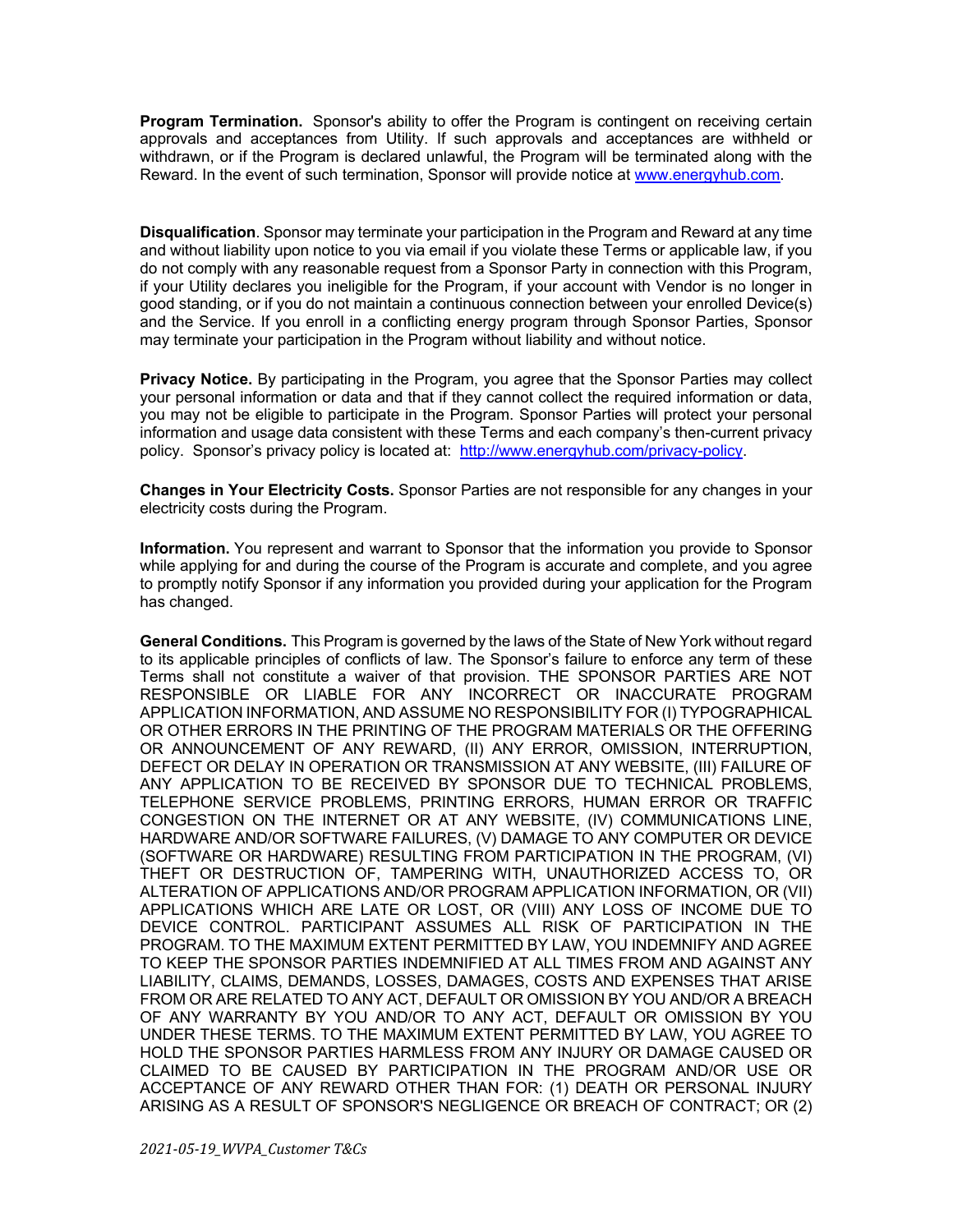THE SPONSOR PARTIES' FRAUDULENT MISREPRESENTATION OR DELIBERATE BREACH OF CONTRACT. THE SPONSOR PARTIES HAVE NO LIABILITY TO ANY PARTICIPANT FOR ANY LOSS, DAMAGE, COSTS OR EXPENSE INCURRED AS A RESULT OF OR IN CONNECTION WITH A PARTICIPANT'S PARTICIPATION IN THE PROGRAM. If any provision of these Terms is held to be invalid or unenforceable, all remaining provisions of these Terms will remain in full force and effect. These Terms will be binding on Sponsor and its successors and assigns, and Participant. Participant may not assign these Terms without the written consent of Sponsor whereas Sponsor may assign these Terms to any third party. The Sponsor Parties are not responsible for the policies, actions, or inactions of others that might prevent the Participant from entering, participating, or claiming a Reward.

These Terms constitutes the entire agreement between Sponsor and a Participant relating to the subject matter hereof and supersedes all other such prior or contemporaneous oral and written agreements and understandings.

**Arbitration.** If you and the Sponsor do not resolve any dispute by informal negotiation, any other effort to resolve the dispute will be conducted exclusively by binding individual arbitration governed by the Federal Arbitration Act ("FAA"). You are giving up the right to litigate (or participate in as a party or class member) all disputes in court before a judge or jury. Instead, all disputes will be resolved on an individual basis before a neutral arbitrator, whose decision will be final except for a limited right of appeal under the FAA. Any court with jurisdiction over the parties may enforce the arbitrator's award

**No Class Action Procedure.** Notwithstanding any of the foregoing or any other provision of these Terms, class arbitration is not permitted under any circumstance. You and the Sponsor agree that, by entering into this Agreement, THE PARTIES MAY BRING CLAIMS AGAINST THE OTHER ONLY IN THEIR RESPECTIVE INDIVIDUAL CAPACITY, and not as a plaintiff or class member in any purported class or representative proceeding. Further, you agree that the arbitrator may not consolidate proceedings or more than one person's claims, and may not otherwise preside over any form of a representative or class proceeding. Although the non-availability of any form of representative or class proceeding is clear from this Agreement, should any dispute arise regarding or relating to the existence, validity, enforceability, or interpretation of the Arbitration and No Class Action procedures provisions above, the federal court located in New York, New York shall have the sole and exclusive jurisdiction to hear and determine the issue.

**Changes to the Terms.** Sponsor may modify these Terms at any time. We will notify you by email at the most current email address we have on record for you when we make any material changes to these Terms, and the effective date of the modified Terms, which will be after the date of our notice to you. Your continued participation in the Program thereafter signifies your acceptance to such modified Terms. The modified Terms will apply only to disputes that arise after the effective date of such modified Terms. We will also post the most current version of the Terms on our website specified below and encourage you to check this site frequently.

**Acceptance of Agreement.** The use of an electronic signature process to accept and sign these Terms, including your indication of acceptance of these Terms by a click-through or click-wrap process presented on Vendor's website, shall constitute effective execution and delivery of these Terms, and shall form a binding contract between you and the Sponsor.

## **Additional Program Details.**